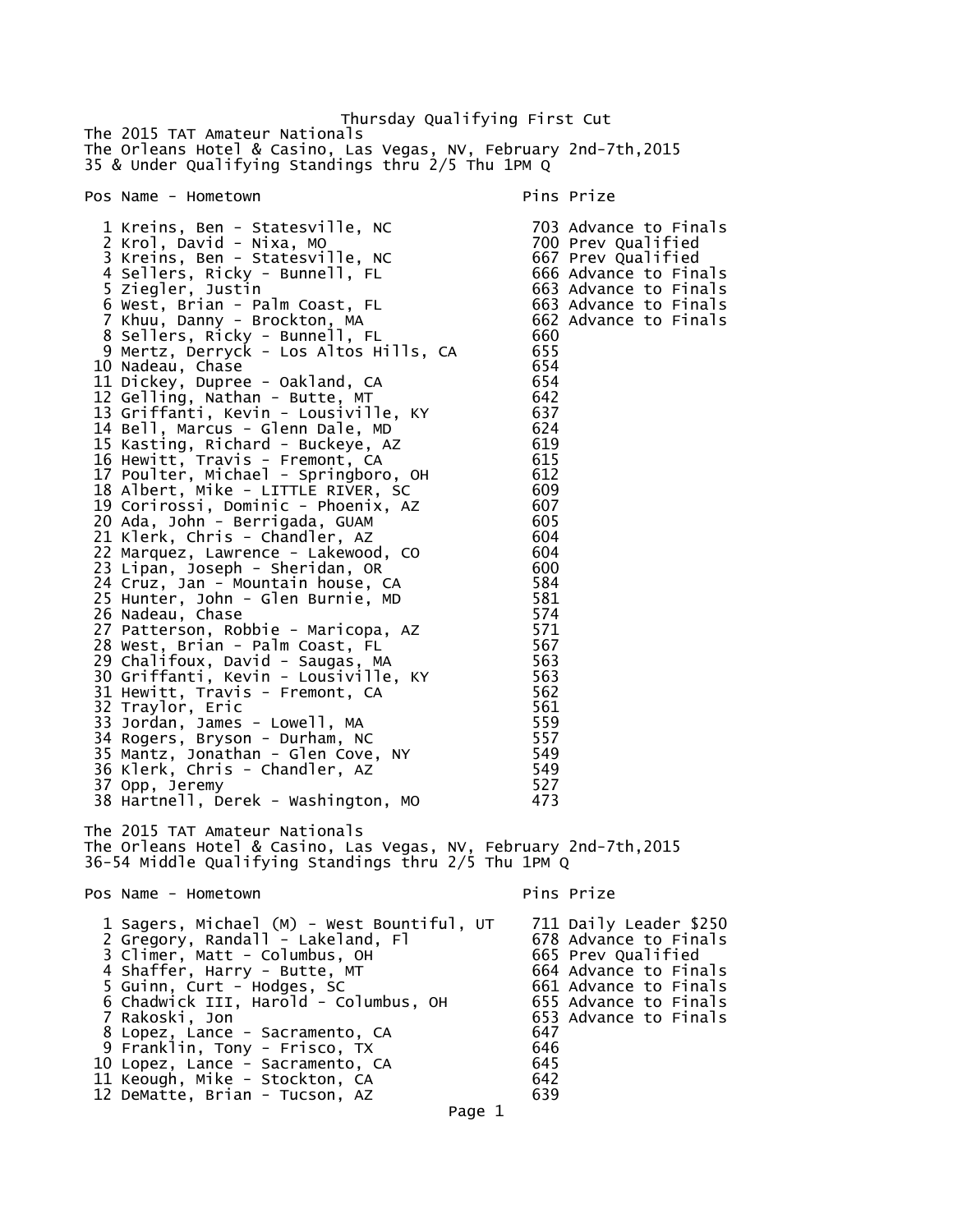## Thursday Qualifying First Cut

| 13 Cook, John - Tucson, AZ                                                                                                                                      | 633        |                        |
|-----------------------------------------------------------------------------------------------------------------------------------------------------------------|------------|------------------------|
| 14 Gagnon, Kevin - Norco, CA                                                                                                                                    | 631        |                        |
| 15 Hough, John - Naples, FL<br>16 Rohrer, Terry                                                                                                                 | 628<br>622 |                        |
| 17 Herechski, Robert - Linocln, NE                                                                                                                              | 621        |                        |
| 18 Inocencio, Danny                                                                                                                                             | 619        |                        |
| 19 Hara, Rick                                                                                                                                                   | 610        |                        |
| 20 Nakano, Cory - Mission Hills, CA                                                                                                                             | 604        |                        |
| 21 Glass, Philip (M) - Phoenix, AZ                                                                                                                              | 603        |                        |
| 22 Marner, Trent - Kokomo, IN                                                                                                                                   | 602        |                        |
| 23 Smith, Robby - Taylois, SC                                                                                                                                   | 600        |                        |
| 24 Werner, Chris - Rochester, NY                                                                                                                                | 598        |                        |
| 25 Satterlee, Jason - Maricopa, AZ                                                                                                                              | 596        |                        |
| 26 Ridgeway, Howard - Cleveland, OH<br>27 Nedry, William - Chandler, AZ                                                                                         | 594<br>587 |                        |
| 28 DeFranco, Vince - Darien, IL                                                                                                                                 | 585        |                        |
| 29 Espriu, Felipe - Marana, AZ                                                                                                                                  | 585        |                        |
| 30 Matten, Gary - Westminister, CO                                                                                                                              | 584        |                        |
| 31 Wallace, Brian                                                                                                                                               | 581        |                        |
| 32 Clark, Tyrone - Owing Mills, MD                                                                                                                              | 576        |                        |
| 33 Dennis, Brian - Creedmoor, NC                                                                                                                                | 575        |                        |
| 34 Blomquist, Wayne - Billings, MT                                                                                                                              | 572        |                        |
| 35 Farah, Daniel - Portland, OR                                                                                                                                 | 567        |                        |
| 36 Yockman, Joe - Kapolei, HI                                                                                                                                   | 563        |                        |
| 37 Farah, Daniel - Portland, OR                                                                                                                                 | 562        |                        |
| 38 Musolino, James - Phoenix, AZ<br>39 Fite, Michael - San jose, CA                                                                                             | 560<br>558 |                        |
| 40 Cowell, Mike - Kokomo, IN                                                                                                                                    | 554        |                        |
| 41 Hansen, Jim - Anchorage, AK                                                                                                                                  | 551        |                        |
| 42 Graham, William - Surprise, AZ                                                                                                                               | 551        |                        |
| 43 Sidoti, Frank - Anthem, AZ                                                                                                                                   | 550        |                        |
| 44 Hill, Tim - Roseville, CA                                                                                                                                    | 549        |                        |
| 45 Philbeck, Donnie - Richmond, KY                                                                                                                              | 549        |                        |
| 46 Haney, Bubba - College Station, TX<br>47 Johnson, Danielle - Baltimore, MD<br>48 Bamil Bandy Marshall                                                        | 548        |                        |
|                                                                                                                                                                 | 545        |                        |
| 48 Ramil, Randy - Kapolei, HI                                                                                                                                   | 545        |                        |
| 49 Henderson, Ricky - Baltimore, MD                                                                                                                             | 541        |                        |
| 50 Loredo, Gerardo<br>51 Robinson, Kiven - Clinton, MD                                                                                                          | 536<br>532 |                        |
| 52 Reid, Kevin - Mississauga, ON                                                                                                                                | 515        |                        |
| 53 Bohle, Dennis - Santa clara, CA                                                                                                                              | 447        |                        |
|                                                                                                                                                                 |            |                        |
| The 2015 TAT Amateur Nationals<br>The Orleans Hotel & Casino, Las Vegas, NV, February 2nd-7th, 2015<br>55 & Over Senior Qualifying Standings thru 2/5 Thu 1PM Q |            |                        |
| Pos Name - Hometown                                                                                                                                             | Pins Prize |                        |
| 1 Eales, Warren - Las Vegas, NV                                                                                                                                 |            | 702 Daily Leader \$250 |
| 2 Serwetnyk, Russel - Mississauga, Ont                                                                                                                          |            | 699 Advance to Finals  |
| 3 Rodriguez, Alfonso                                                                                                                                            |            | 678 Advance to Finals  |
| 4 Prieto, Phil                                                                                                                                                  |            | 663 Prev Qualified     |
| 5 Medina, Marcus - Santa Fe, NM                                                                                                                                 |            | 655 Advance to Finals  |
| 6 Wells, Willie - Las Vegas, NV                                                                                                                                 |            | 645 Advance to Finals  |
| 7 Wobbema, Gregory - Lakewood, CO                                                                                                                               | 644        |                        |
| 8 Vieira, Marcio - Rio De Janeiro, BZ                                                                                                                           | 642        |                        |
| 9 Palomares, Norm                                                                                                                                               | 640<br>637 |                        |
| 10 Adkins, Daniel - Austin, TX<br>11 Carter, Sam - Ben Lommad, CA                                                                                               | 634        |                        |
| 12 Vernon, Mitch - Seattle, WA                                                                                                                                  | 627        |                        |
| 13 King, Willie - Soquel, CA                                                                                                                                    | 624        |                        |
| 14 Matus, John                                                                                                                                                  | 616        |                        |
| 15 Eskenazi, David                                                                                                                                              | 614        |                        |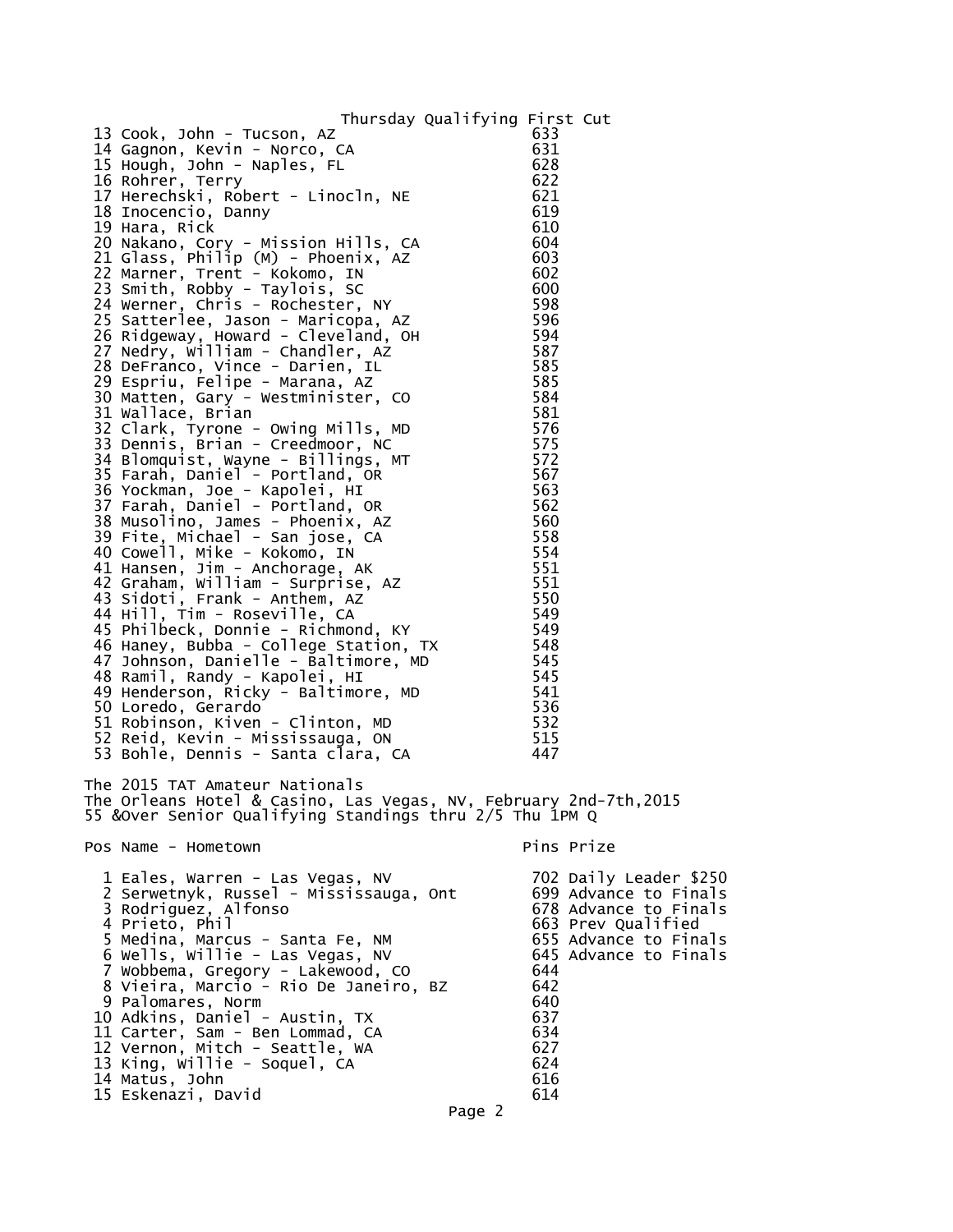| Thursday Qualifying First Cut<br>16 Cooper, Larry - Reno, NV<br>17 Maresca, Tony - Mesa, AZ<br>18 Maez, Alfred - SantaFe, NM<br>19 Freeman, Steve - Hermantown, MN<br>20 Heard, Jim - Tipton, IN<br>21 Tesh, Donald - winston-Salem, NC<br>22 Moretti, Lou - Las Vegas, NV<br>23 Shellabarger, Max - Layton, UT<br>24 Calyore, Steve<br>25 Calyore, Steve<br>26 Davies, Russ<br>27 Roberts, Ed - , NY<br>28 Smith, Jerry - Englewood, CO<br>29 Cordova, Dale - Pueblo, CO<br>30 Nejatbakhsh, Mostafa - Pickering, Ontario<br>31 Walker, Ed - Lake Havasu City<br>32 August, Dennis - Mililani, HI<br>33 Hebner, Dean - Vancouver, WA<br>34 Magill, Jay - Ontario, Canada<br>35 Palomares, Norm<br>36 Swayda, Wayne - Phoenix, AZ<br>37 Chew, David<br>38 Serwetnyk, Russel - Mississauga, Ont<br>39 Colley, Joe - El Cajon, CA<br>40 Chew, David<br>41 Hoffman, Larry - Fountain Hills, AZ<br>42 Lovely, Tom - Pittsburgh, PA<br>43 Jones, John - Avondale, AZ<br>44 Marion, Tony - S. Palm Beach, FL                                                           | 607<br>607<br>601<br>600<br>598<br>597<br>594<br>588<br>587<br>587<br>586<br>578<br>573<br>568<br>567<br>564<br>564<br>564<br>555<br>549<br>539<br>538<br>510<br>- 498<br>497<br>- 484<br>- 482<br>- 482<br>478                                                  |
|-----------------------------------------------------------------------------------------------------------------------------------------------------------------------------------------------------------------------------------------------------------------------------------------------------------------------------------------------------------------------------------------------------------------------------------------------------------------------------------------------------------------------------------------------------------------------------------------------------------------------------------------------------------------------------------------------------------------------------------------------------------------------------------------------------------------------------------------------------------------------------------------------------------------------------------------------------------------------------------------------------------------------------------------------------------------|------------------------------------------------------------------------------------------------------------------------------------------------------------------------------------------------------------------------------------------------------------------|
| The 2015 TAT Amateur Nationals<br>The Orleans Hotel & Casino, Las Vegas, NV, February 2nd-7th,2015<br>RNF Qualifying Standings thru 2/5 Thu 1PM Q                                                                                                                                                                                                                                                                                                                                                                                                                                                                                                                                                                                                                                                                                                                                                                                                                                                                                                               | Pins Prize                                                                                                                                                                                                                                                       |
| Pos Name - Hometown                                                                                                                                                                                                                                                                                                                                                                                                                                                                                                                                                                                                                                                                                                                                                                                                                                                                                                                                                                                                                                             |                                                                                                                                                                                                                                                                  |
| 1 Woodward, Tony (M) - helena, MT<br>2 Corrigan, Larry (S) - Las Vegas, NV<br>3 Killough, Dennis (M) - Indian Trail, NC<br>4 Bertolina, John (S) - Henderson, NV<br>5 Castro, JD (U) - Hagatna<br>6 Burns, Dwight (M) - Tucson, AZ<br>7 Piroozshad, Dave - Plantation, FL<br>8 Mazulla, Mark (M) - Brentwood, CA<br>9 Maiseroulle, Tim (M) - Buford, GA<br>10 Bird, Wade (M) - North Las Vegas, NV<br>11 Leaphart, Jeff (M) - Columbia, SC<br>12 Whitelaw, Shawn (U) - Tucson, AZ<br>13 Burns, Dwight (M) - Tucson, AZ<br>14 McDonald, Ronald (S) - Newman Lake, WA<br>15 Lewis, Robert (M) - Denver, CO<br>16 Charles, Mike (S) - Simi Valley, CA<br>17 Bell, Darnell (M) - Woodbridge, VA<br>18 Shepard, Tom (S) - Galeta, CA<br>19 Moran, Matthew (U) - Union City, CA<br>20 Whitelaw, Shawn (U) - Tucson, AZ<br>21 DeFilippo, Frank (S) - Las Vegas, NV<br>22 Hillen, Mike (U) - Grand Junction, CO<br>23 Himes, Jeff (M) - Concord, NC<br>24 Wolfe, Greg (M) - Benton City, WA<br>25 Carroll, John (S) - Stockton, CA<br>26 Dekker, Steve (S) - Tucson, AZ | 700 Prev Advanced<br>664 Prev Advanced<br>664 Prev Advanced<br>655 Advance to Finals<br>650 Advance to Finals<br>636<br>626<br>618<br>605<br>600<br>596<br>590<br>584<br>583<br>579<br>576<br>567<br>567<br>562<br>551<br>551<br>546<br>543<br>513<br>511<br>497 |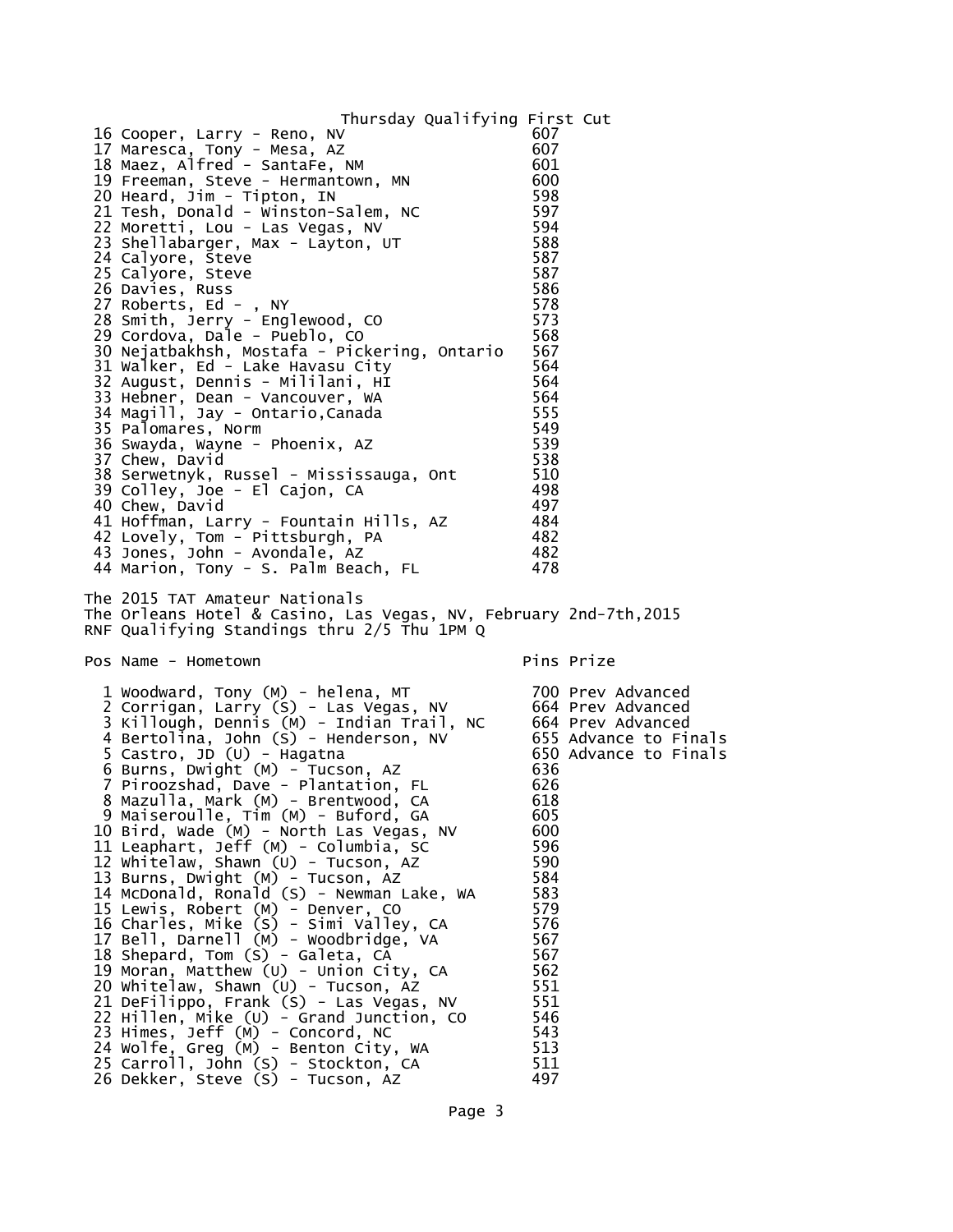Thursday Qualifying First Cut The 2015 TAT Amateur Nationals The Orleans Hotel & Casino, Las Vegas, NV, February 2nd-7th,2015 215 & Under Qualifying Standings thru 2/5 Thu 1PM Q SCORES INCLUDE HANDICAP

Pos Name - Hometown entitled and the pins Prize

 1 Jiminez, Rosalio 744 Daily Leader \$250 716 Advance to Finals<br>710 Advance to Finals 3 Mosness, Marcus - Helena, MT 710 Advance to Finals 4 Day, Kevin - Lehigh Acres, FL 698 Advance to Finals 5 Spencer, Ben - Mesa, Az 690 Advance to Finals 6 Kochis, Brian - Highlands Ranch, CO 687 Advance to Finals 7 Strause, Shawna - Tucson, AZ 684 Advance to Finals 8 Ilosvay, Robert - Phoenix, AZ 682 Advance to Finals 9 Dugan, Michael - Summit, IL 675 Advance to Finals 10 Pretlove, Billy - Phoenix, AZ 673 Advance to Finals 11 Knowland, Sarah - Las Vegas, NV 662 Advance to Finals 12 Adler, Bud - Gold Canyon, AZ 662 Advance to Finals 13 Signaigo, Michael - Kapolei, HI 659 Advance to Finals 14 Fournier, David - Oakley, CA 657 Advance to Finals 15 Felix-Rowbottom, Shawn - Lake Havasu, AZ 655 Advance to Finals 16 Wiberg, Chad - Shephard, MT 654 17 Covarrubias, Jose Luis 652 18 Dayton, George - Phoenix, AZ 652 19 Matuszewski, Frank - Lecanto, FL 651 20 Wright, Paul - Jersey, UK 650 21 Rodriguez, Ray - Firestone, CO 645 22 Cruz, Miguel Angel 643 (1994) 643<br>23 Taino, Jeffrey 641 23 Taino, Jeffrey 641 24 Nishikawa, Everett - Corona, CA 639 25 Laub, Sabrina - Munich, Germany 633 26 Odell, Jake - Santa Clara, CA 631 27 Telford, Jeremy - St. George, UT 630 28 Castro, Jerry - South San Fransisco, CA 627 29 Parris, Jason 626 30 Samperio, Fransisco 626 31 Turner, Lorijo - Sheridan, WY 625 32 Gneiting, Jay 622<br>33 Boneta, Mario 619 33 Boneta, Mario 619 34 Corbin, Chris (U) - Louisville, KY 619 35 Nietsch, Johann - Ostfildren 618 36 Grogan, Pat 618 37 Tadiello, Todd - Oakley, CA 618 38 Samperio, Fransisco 616 39 Ramirez, Andres 614 40 Carvalho Junior, Jose - Bresivia 614 41 Collella, Darren - Lake Havasu, AZ 611 42 Medley, Robbie - Billings, MT 610 43 Cottom, Brad - Dillon, MT 609 44 Montoya, John - Turlock, CA 609 45 McKay, Ted - Mesa, AZ 608 46 Ramirez, Roberto 47 Weber, Brian - Perry, NY 607 48 Knowland, David - Las Vegas, NV 607 49 Thomas, Tony - East Chicago, IL 607 50 Strause, Howard - Tucson, AZ 607 51 Elechiguerra, Seve 606 52 Stricker, Matt - Billings, MT 604 53 Santiago, Dario 603 54 Islas, Juan 603 55 Signaigo, Michael - Kapolei, HI 602 56 High, Michael - Jersey, UK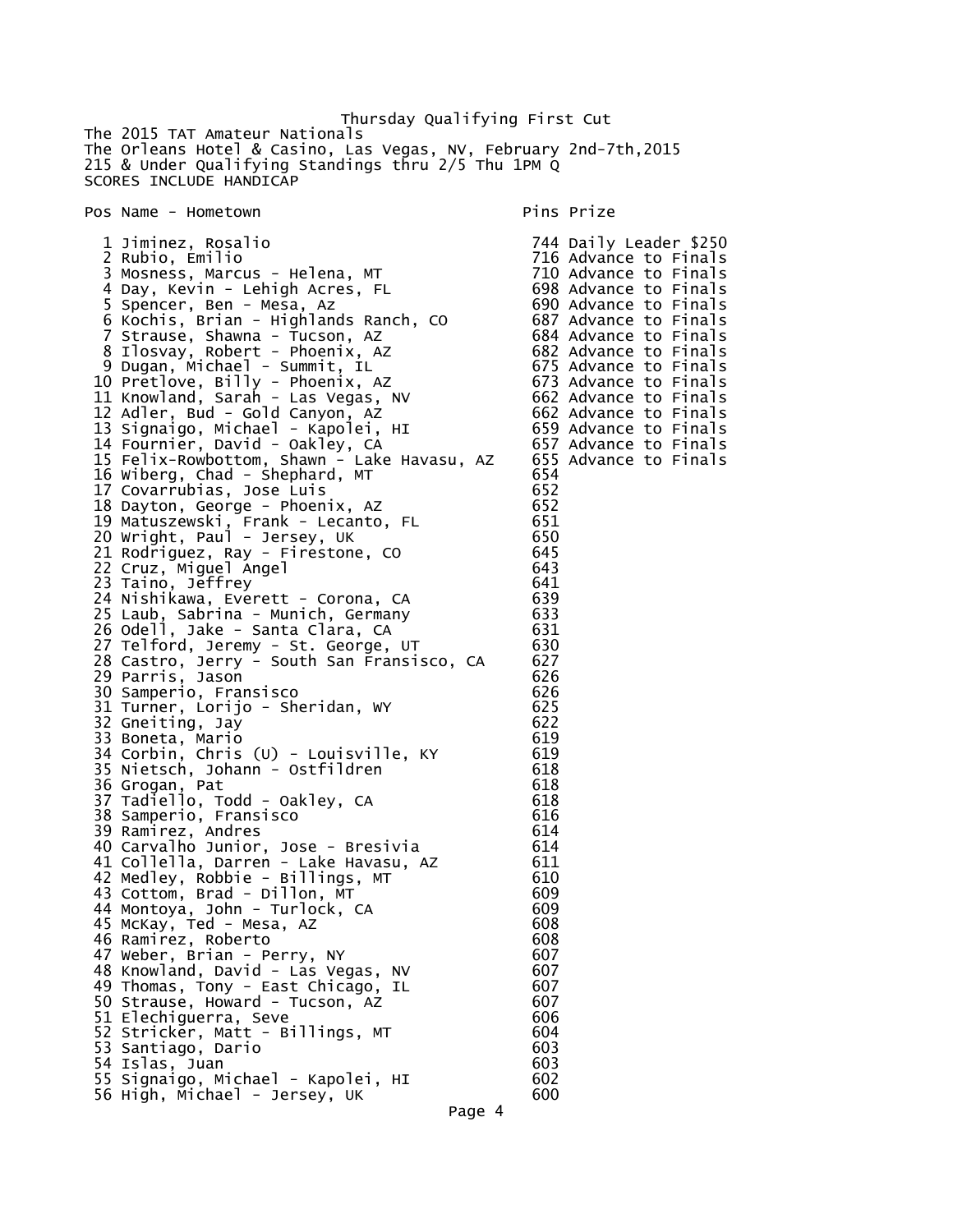| Thursday Qualifying First Cut<br>57 Stripling, Steve - Palm Coast, FL<br>58 DeFrancesco, Frank - Poway, CA<br>59 McKay, Ted - Mesa, AZ<br>60 Santiago, Dario<br>61 Foor, Bob - Alexander, VA<br>62 Turner, Lorijo - Sheridan, WY<br>63 Kaea, David - Ewa Beach, HI<br>64 Kennett, Kevin - Orange City, FL<br>65 Sheehan, Bob - Cincinnati, OH<br>66 Robinson, Edmund - Oakland, CA<br>67 Giguere, Tim - Warwick, RI<br>68 Coleman, Trent - Laurel, MD<br>69 Sands, Kevin - Edinburg, UK<br>70 Myers, Dale - Olympia, WA<br>71 France, Michael - Reno, NV<br>72 Heck, Wendall - BayField, CO<br>73 Castro, Jerry - South San Fransisco, CA<br>74 Gill, Paul - Pasco, WA<br>75 Charlebois, Pat - Ajax, Canada<br>76 Ott, Sebastian - Germany<br>77 Thomas, Tony - East Chicago, IL<br>78 Belcher, Richard - Naples, FL<br>79 Gregory, Kendrick - Lakeland, Fl<br>80 Horton, Roxanna - Napa, CA<br>81 Holland, Jared - Providence, UT<br>82 Withey, Megan - Glendale, AZ<br>83 Felix-Rowbottom, Gary - Lake Havasu, AZ<br>84 Daniels, Quentin - Forestville, MD<br>85 Stewart, Jack - Phoenix, AZ<br>86 Johnson, Michael - Washington, DC<br>87 Corbin, Chris (U) - Louisville, KY<br>88 Mims SR, Karl - Hercules, CA<br>89 Duran, Phillip - Sante Fe, NM<br>90 Mobley Jr, Terry - Aberdeen, MD<br>91 Cooper, Terry - Brooklyn, NY<br>92 Solis, Joel | 598<br>598<br>596<br>594<br>593<br>592<br>590<br>589<br>589<br>589<br>587<br>586<br>586<br>586<br>584<br>583<br>582<br>581<br>580<br>580<br>580<br>578<br>577<br>575<br>573<br>572<br>572<br>571<br>570<br>570<br>569<br>568<br>567<br>566<br>566<br>565 |                                                                                                                                                                                                                                |
|---------------------------------------------------------------------------------------------------------------------------------------------------------------------------------------------------------------------------------------------------------------------------------------------------------------------------------------------------------------------------------------------------------------------------------------------------------------------------------------------------------------------------------------------------------------------------------------------------------------------------------------------------------------------------------------------------------------------------------------------------------------------------------------------------------------------------------------------------------------------------------------------------------------------------------------------------------------------------------------------------------------------------------------------------------------------------------------------------------------------------------------------------------------------------------------------------------------------------------------------------------------------------------------------------------------------------------------------------|----------------------------------------------------------------------------------------------------------------------------------------------------------------------------------------------------------------------------------------------------------|--------------------------------------------------------------------------------------------------------------------------------------------------------------------------------------------------------------------------------|
| The 2015 TAT Amateur Nationals<br>The Orleans Hotel & Casino, Las Vegas, NV, February 2nd-7th,2015<br>189 & Under Qualifying Standings thru 2/5 Thu 1PM Q<br>SCORES INCLUDE HANDICAP                                                                                                                                                                                                                                                                                                                                                                                                                                                                                                                                                                                                                                                                                                                                                                                                                                                                                                                                                                                                                                                                                                                                                              |                                                                                                                                                                                                                                                          |                                                                                                                                                                                                                                |
| Pos Name - Hometown                                                                                                                                                                                                                                                                                                                                                                                                                                                                                                                                                                                                                                                                                                                                                                                                                                                                                                                                                                                                                                                                                                                                                                                                                                                                                                                               |                                                                                                                                                                                                                                                          | Pins Prize                                                                                                                                                                                                                     |
| 1 Bartoszek, Thomas - Lenox, MI<br>2 Trevino, Cesar<br>3 Quitangon, Donato<br>4 Hop, Moises<br>5 Naylor, Mitchell - Clinton, NC<br>6 Cuesta, Luis<br>7 Cathcart, Kristin - Mooresville, NC<br>8 Casasola, Benjamin<br>9 Salmon, Randolph - McLeansville, NC<br>10 Cardenas, Anibal<br>11 Mendoza, Isaac<br>12 Sepulveda, Jaime<br>13 Lofthouse, Ray - Bradenton, FL<br>14 Kahalekai, Kanale - Wailuku, HI<br>15 Weber, Brady - Perry, NY<br>16 Cathcart, Kristin - Mooresville, NC<br>17 Thompson, Tim - Scotts Valley, CA<br>18 Bolanos, Joevin - Tustin, CA<br>19 Velasco, Rodolfo                                                                                                                                                                                                                                                                                                                                                                                                                                                                                                                                                                                                                                                                                                                                                              | 683<br>683<br>679<br>673<br>673<br>671<br>664<br>664<br>658<br>657                                                                                                                                                                                       | 763 Daily Leader \$250<br>725 Advance to Finals<br>712 Advance to Finals<br>707 Advance to Finals<br>705 Advance to Finals<br>697 Advance to Finals<br>689 Advance to Finals<br>688 Advance to Finals<br>684 Advance to Finals |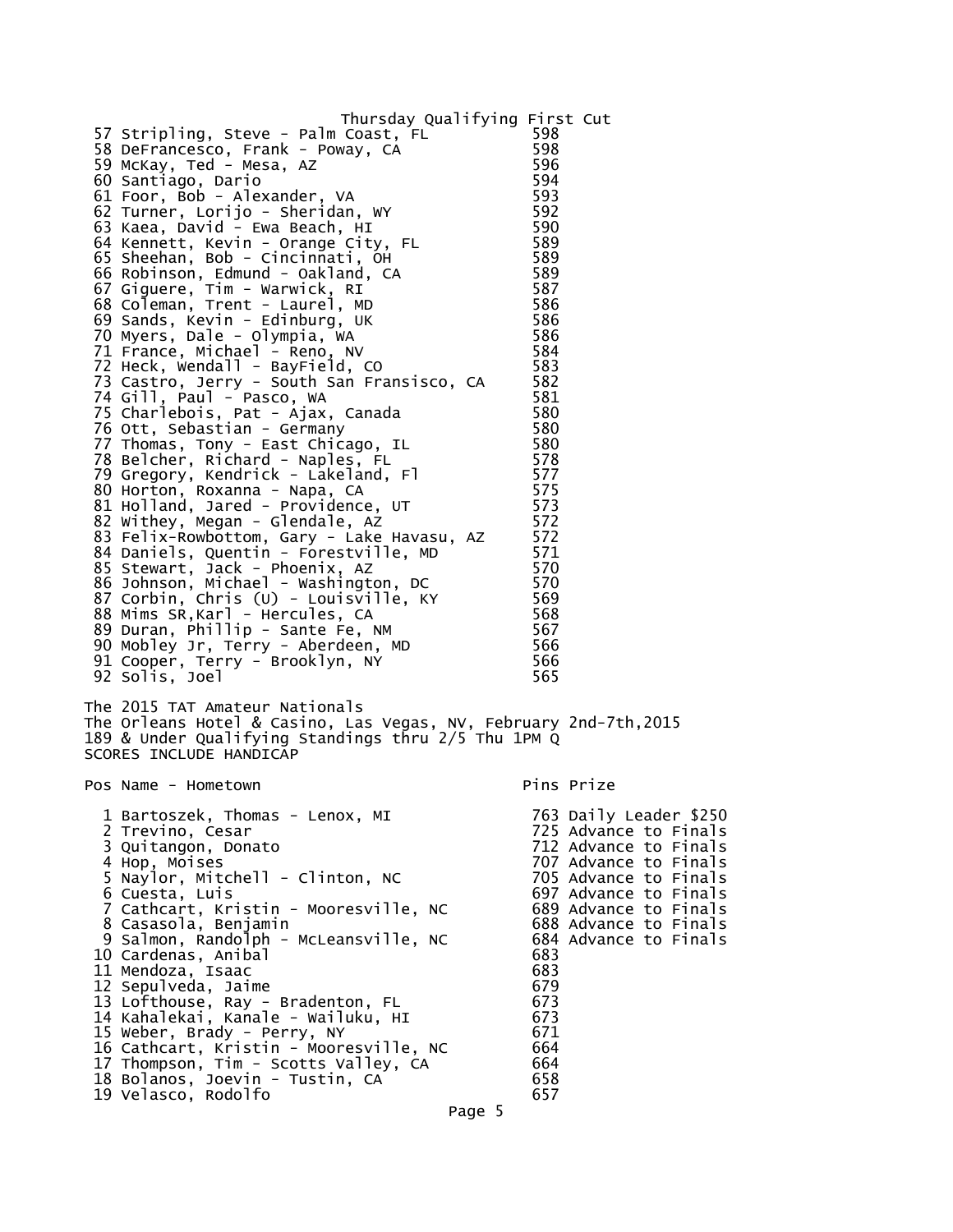Thursday Qualifying First Cut 20 Escobedo, Manuel - Hermosillo 21 Weaver-Purdy, Elaine - Las Vegas, NV 657  $22$  Winther, Rick - Fairbanks, AK 23 Boone, Steven - Baltimore, MD 651 24 Quinn, Anne - Dublin, IRE 647 25 Rivera, Gaby 1988 (1988) 646<br>26 Gheiting Jacob 1988 (1988) 645 26 Gneiting, Jacob 645 27 Gonzalez, Gerardo - Monterrey, Mexico 644 28 Sampson, Lawrence 642 29 Warner, Matthew - Upper Malboro, MD 639 30 Carbery, Stephen - Woodbridge 638 31 Palmer, Leslie - Laurel, MD 637 32 Wagner, April - Carson City, NV 628 33 Alsgood, Karla - Rio Linda, CA 627 34 Rivera, Gaby 620 and 1990 and 1991 and 1991 and 1991 and 1991 and 1991 and 1991 and 1991 and 199 35 Hua, Hiep - Longview, WA 618 36 Aguilar, Jose - Mexico City 613 37 Gannon, William - Las Vegas, NV 613 38 Tamez, Iliana 612 39 Schlink, Susan - Chicago, IL 612 40 Dickson, Jim - Chydebank 611 41 Gonzalez, Angel 609 42 Jablan, Mamerto 607 43 Gneiting, Josh - Aberdeen, ID 607 44 Weber, Brady - Perry, NY 606 45 Winther, Rick - Fairbanks, AK 605 46 Rossel, Francisco - Monterrey, Mexico 605 47 Titchenal, Tawna - Spokane Valley, WA 597 48 Alberti, Dena - Rochester, NY 591 49 Carrick, Emory - Kapolei, HI 591 50 Bolanos, Joevin - Tustin, CA 587 51 Chaney Jr., Robert - Merced, CA 575 52 Marcella, Cezar - Porter Ranch, CA 572 53 Grimes, Tim - Delhi, CA 570 54 Turner, Anne - Dublin 567 55 Day, Laurie - Lehigh Acres, FL 566 56 Bravo, Fernando - San Ysidro, CA 565 57 Alba, Ricardo 564 58 Morales, Mary - Patterson, CA 562 59 Hawkins, Chris - Seat Pleasant, MD 555 60 Jablan, Mamerto 554 61 Bortolazzo, Inger - Santa Barbara, CA 552 62 Gay, Paul - Jersey, UK 552 63 Navarro, Pascual 550 64 Ollenborger, Lance - Hilmar, CA 549 65 Lee, James - Fairfax, VA 548 66 Hawkins, Chris - Seat Pleasant, MD 545 67 Ferber, Andy - Ingolstadt 68 Fernandez, Jenny 528 69 Lacno, Wayne - Las Vegas, NV 526 70 Solis, Mario 512 71 Kualaau, Wendell - Kailua-Kona, HI 503 72 Dryburgh, Deborah - Naples, FL 486 73 Griffiths, Chase - Nibley, UT 484 74 Fernandez, Jenny 469 75 McNeil, Brett - Providence, UT 93 Valanzano, Michael - Aberdeen, NJ 565 94 Turner, Jason - Las Vegas, NV 564 95 Cantu, Sebastian - Monterrey, Mexico 564 96 Sensing, Roger - Phoenix, AZ 559 97 Telford, Jeremy - St. George, UT 558 98 Horton, Roxanna - Napa, CA Page 6